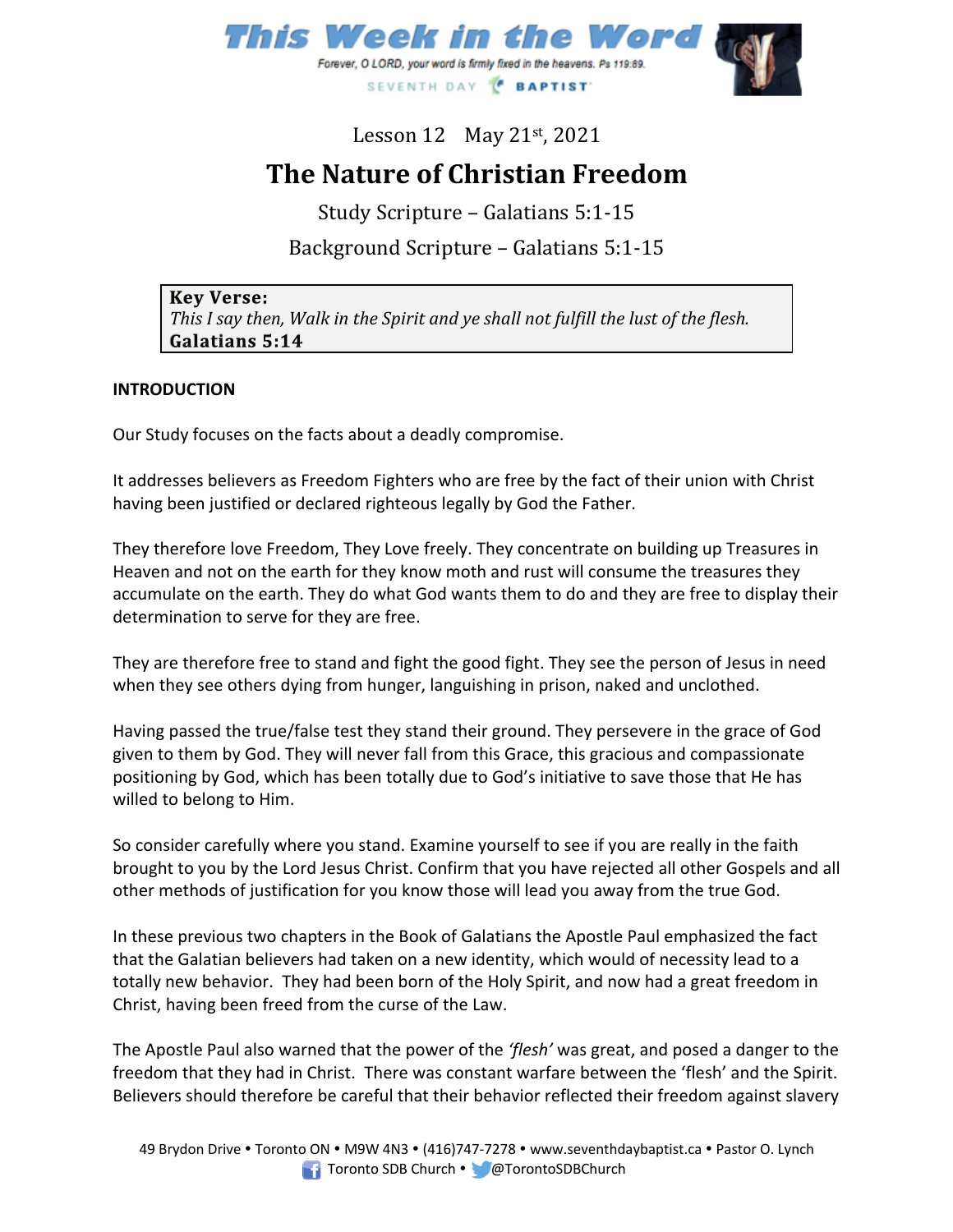under the Law, and their walk should show that they were not influenced or overcome by the desires of the flesh.

The problem is that most new believers and certainly many of the older believers have tension and struggle for the sinful nature (the Greek word *sarx*) which is the sinful nature is deepseated, sourced from the inside and relentlessly keeps pouring out its sinful antagonism toward God. This nature will not go away or give up easily for it is committed to make you prefer yourself above everything else. It will never change. The presence of God inside the believer which comes about because they are now indwelt by the spirit, leads to the believer's life having real tension, questions, and struggles.

Unfortunately the people of Israel made a poor choice. The alternative facing them was either living under the Mosaic code or coming under the teachings of the Messiah that told them that there is a New Covenant law for favor with God.

It was easy for the rulers whose were blind and whose eyes were closed to misinterpret the teachings of Messiah saying that the freedom that He taught would leads to license. In

We know that in the Christian Church history we see Antinomians, those that were supposedly against law, and they often struggled and castigated those on the opposite side for what they proposed. They wanted to be so free to do what they felt was right in their own eyes that they rejected the idea of the law existing to make believers aware that there were standards relevant for the daily life of believers. In modern church history these antinomians faced people like the Puritans who struggled over the place of law in the life of the believer.

This has always been a bitter struggle and it is not yet over. But we must hopefully come to understand that the Apostle Paul even though he expressed that idea or view that Jewish believers are not under the Mosaic law, they are still under the law of Christ and in this law of Christ there is no license to sin. Life under the Spirit, the Apostle Paul insisted would fulfill the righteousness that was in the law that has been revealed to us, for those laws expressed the righteousness and holiness of God.

The Apostle therefore spoke to believers about the freedom when under the Spirit but pointed out it was not a freedom that could lead them to violating the righteousness contained in the Mosaic law even though they were not under the Mosaic law's code. Believers then should remember that the author of the Law was the Holy Spirit and now He made them free from bondage and made them free for obedience to God out of the love which was implanted in the human heart through the Holy Spirit. The Spirit had taught them and introduced them to the significance of the death of Jesus Christ. For the Christian freedom was freedom from sin, not freedom to sin.

In chapter 4 the apostle Paul reminded the Christians that had come out of paganism that when they did not know God they served those who by nature were no god. They had learned that these were ungodly elements.

We will of course therefore look at some of what these ungodly elements were that the Galatians and many people nowadays follow.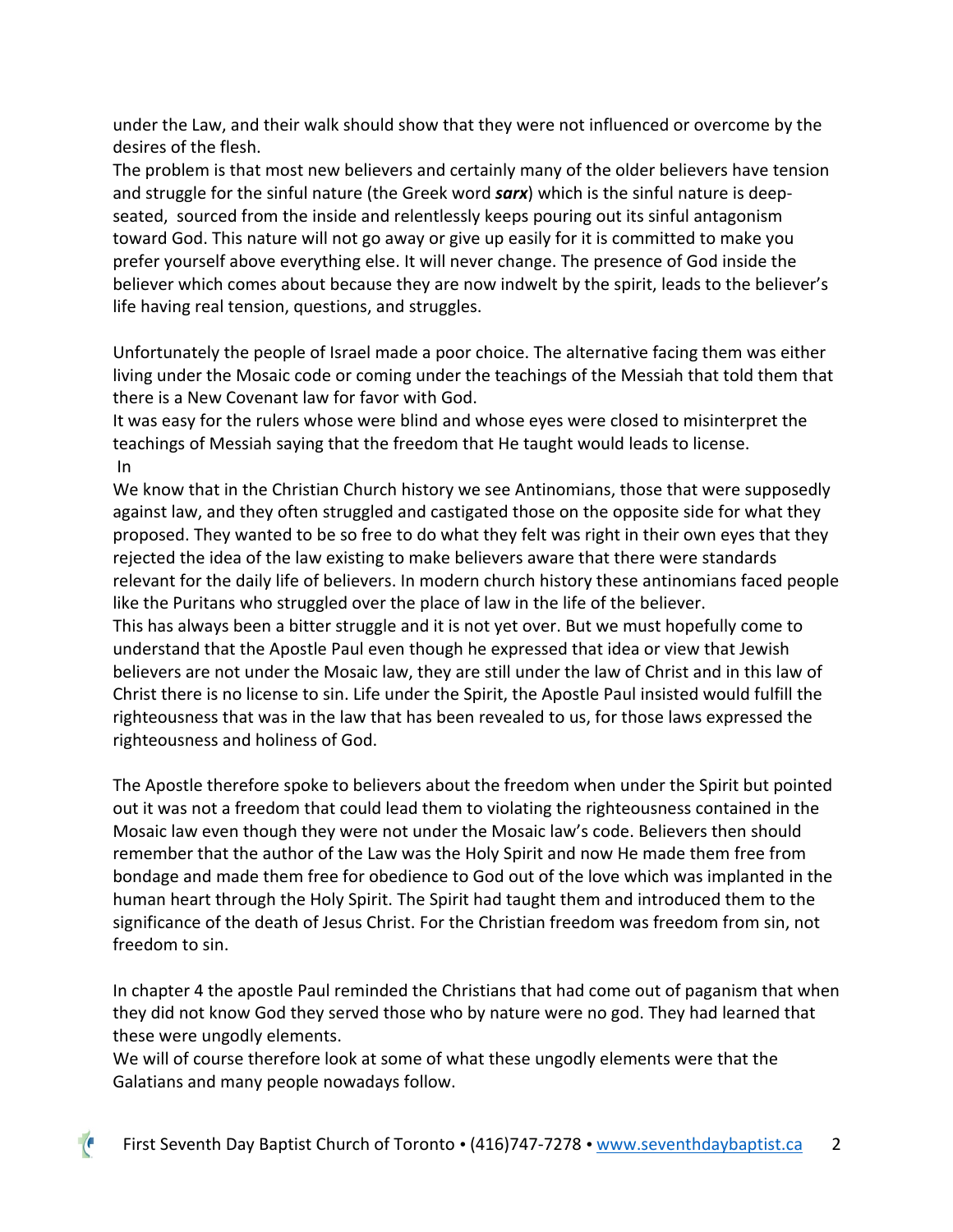Unlike those "weak and beggarly elements" the God of the Gospel was not an angry God hurling thunderbolts of judgment from heaven on men, but instead through the atoning work of the Lord Jesus Christ, God the Father had offered a righteous standing before Himself to those that came to Him by the same Lord Jesus Christ.

The Apostle Paul knew the Galatians needed an urgent kind of pastoral and kind concern so that they would be delivered from error brought by heretics who were insincere men proclaiming false doctrines in the name of the Lord Jesus Christ. But in fact they were insincere and unreal in their hearts. They were making attempts to entrap and keep people in the systems of religion that could not bring salvation and the Apostle called the Galatians foolish for becoming fascinated by these troublemakers who were teaching a false gospel.

The Apostle Paul therefore made it abundantly clear there was only one gospel that he had preached and would defend. He stressed that all other collection of doctrines are false, and were perversions designed to seduce believers as well as those who did not understand reality. Paul had to insist that justification came only by faith in the Lord Jesus Christ, and not by works of any kind. Salvation was by grace alone.

As well as pointing the Galatians to their experience with the Holy Spirit, and the power and blessing that the Spirit had brought to them, Paul made it clear that Christ had come in fulfillment of the promise to the Fathers, and that the law given to Israel had been designed to point men to Christ. Christ has redeemed them because of His work, Gentiles would be justified through belief and faith in Jesus, and receive the blessings promised Abraham. They were therefore sons of God, and heirs of God, united with Christ, and indwelt by the Holy Spirit.

Before Christ saved them, many Gentiles were pagans, living an abominable lifestyle under the *elements* of the world, controlled by ungodly forces, and behaving in an ungodly manner. A.C. Bouquet, in his famous book "**Everyday Life in New Testament Times",** describe life lived by the pagans in those days:

*"Anybody can see that names of the days of the week in some languages of Continental* **Europe show that they were called after the heavenly bodies. Monday (Lundi) is the Moon's day. Tuesday (Mardi) belongs to Mars, Wednesday (Mereredi) to Mercury, Thursday in French (Jeudi), Italian, and Spanish, is under the sway of Jove or Jupiter, and Friday in the same way belongs to Venus (Vendredi).**

**When St. Paul in some of his letters speaks of people being enslaved under the** *stoicheia,* **for a long time it was uncertain what he meant, because** *stoicheia* **can mean 'the alphabet' or 'the rudiments of knowledge', and to translate the word in this way does not seem to make any good sense of the passages in Galatians 4 and Colossians 2.**

*Stoicheia* **is, however also used for "the elements" in the sense of the "signs of the Zodiac" or "the planets", and if we use this translation we get very good sense.**

**What St. Paul aims at showing is that until people become Christians they are enslaved by a belief in astrology, that is to say they think that the planets controlled the events of life from day to day, and as he says, they observed days and months and seasons and years, and are**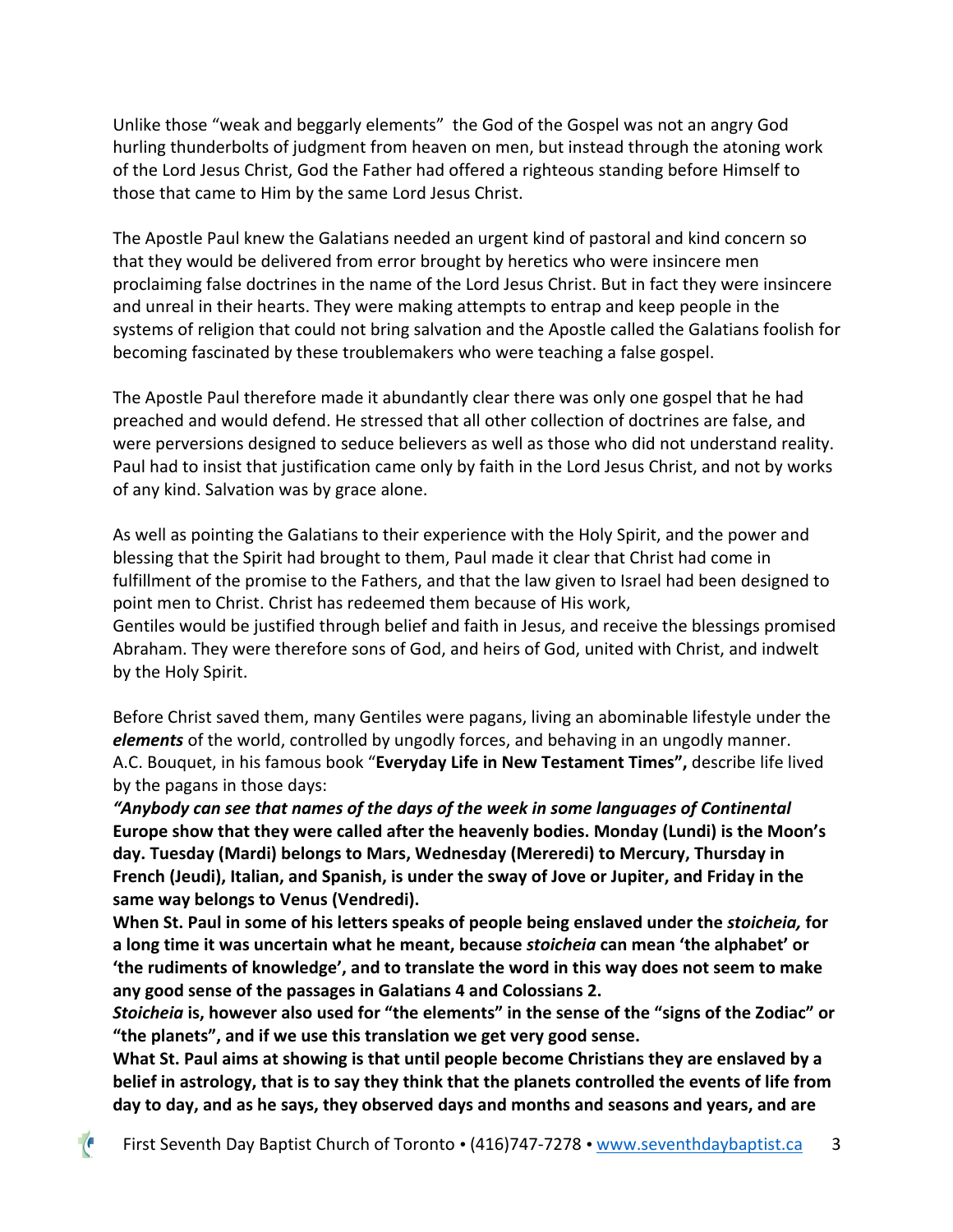**always on the lookout for lucky and unlucky, auspicious and inauspicious days and even omens, and therefore they have no real freedom, but are just puppets.**

**How this worked we know a little bit from the books on astrology that were written. The poet Juvenal actually wrote a satire (No. 6) against ladies who regulate every action by their astrology books. There were astrological predictions made in connections with every Roman Emperor from the time of the crucifixion to the martyrdom of St. Peter, and one whole poem called "The Astronomica" on astrology was written by a writer called Manilus (believed to be first century). He is not very well known, but Professor Housman, who wrote "The Shropshire Lad" , was a great authority on his work, and was the first to edit it properly.**

**Mr. F.H. Colson has given a good example of the sort of guidance that astrologers provided for the public (Although the source from which he draws is a little later than the first century, it is quite typical).**

**It takes the hour at which he is writing, namely, about 12:30 PM on a Friday, 20 November. At this time of year the sun rises half past seven and sets shortly after four, and the day- hours, according to Roman reckoning, would then be about 43 minutes each. At half past 12 one would be in the eighth hour. Venus is therefore the ruler of the hour as well as of the day. What may happen to me at such a time? According to the handbook quite a number of unlucky things.**

**It would seem that the planets rather enjoyed tormenting human beings. Thus my slave may run away (this is a thing that is predicted in nearly all astrological books of the period, and no doubt corresponds rather with your daily help not turning up in the morning).**

**Then I may fall ill, or I may lose or break something, or I may have a burglary, but the influence being that of Venus, the burglar will be a soft womanish kind of person, and will steal my earrings, and if my slave runs away he will probably be found hiding with a woman in a public house. It is a relief to know that although the illness will be a serious one I shall recover.**

**In about half an hour one passes into the next or ninth hour of the day ruled by Mercury (i.e. Hermes). In this case the property stolen will be parchments or gilded vessels, and the thief will be an educated or literary person. The runaway slave will take refuge in a temple : but alas, any illness contracted may end in death!**

**One may well judge what a relief it must've been to be delivered from bondage to this pernicious nonsense by the fresh clear proclamations of the gospel. Nevertheless, astrology dies hard".**

This should make it clear to us exactly what Paul was speaking about in Galatians. He certainly was not attacking the Law given to Israel, for he had elsewhere describes this as holy, just, and good. It is therefore quite illegitimate and inaccurate to use Paul's statement *"Ye observe days, and months, and times, and years"*in chapter 4: 10 to refer to the Jewish Sabbath, but that is exactly what people who should know better had been doing. But they are simply in error**.** These interpreters have started out with incorrect and erroneous presuppositions about Israel, the Commandments, the Law, and the place of Gentiles in God's plan, and then read all kinds of anti-Judaism meanings into the Text and therefore may Paul appear hostile to Jews and to the Old Covenant.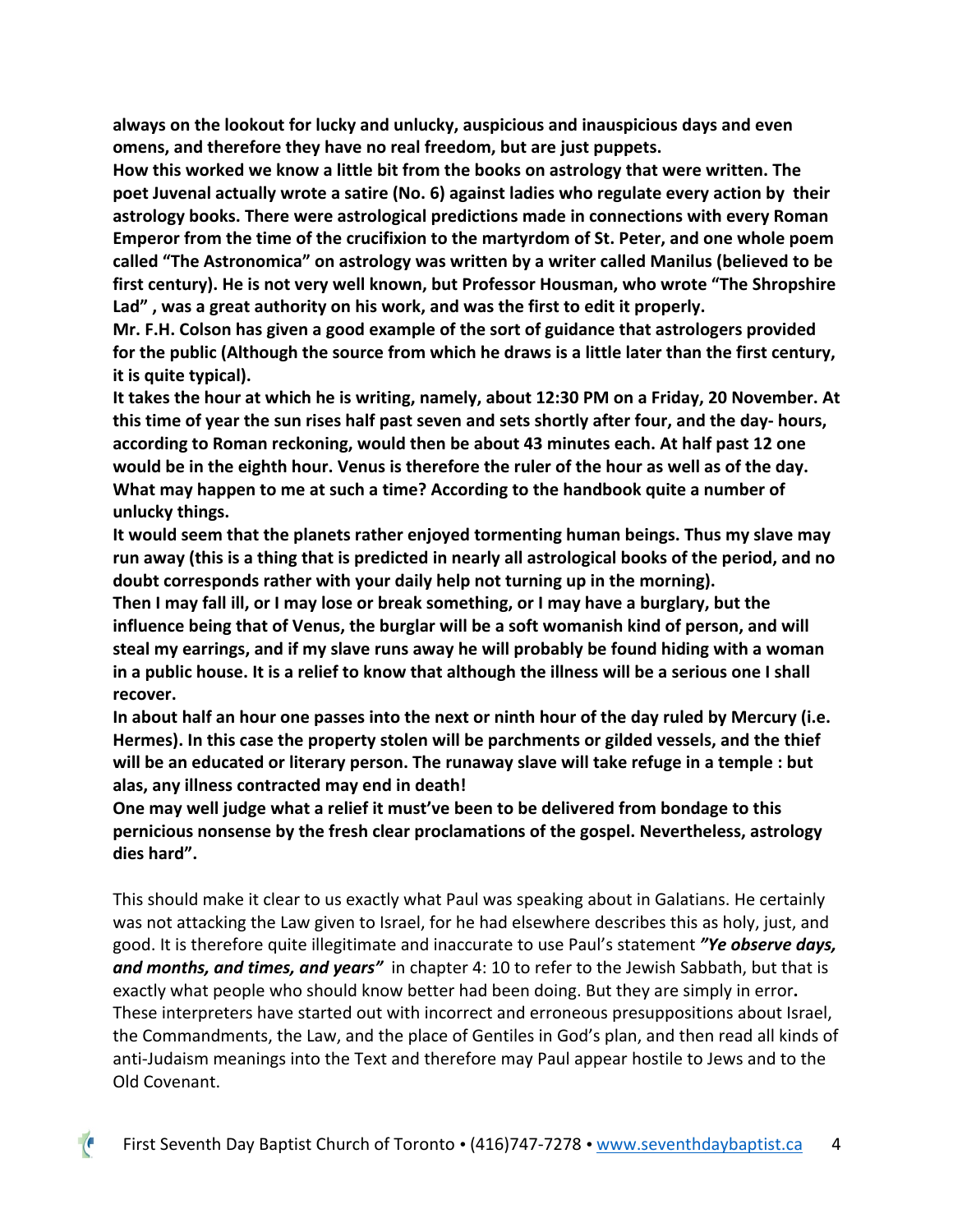But it is to be noted that Paul makes it clear that in Christ believers have a New Covenant, in which the Law is written on the heart. The life of Christ is now lived through the believers, and therefore they would never violate the principles of the Law.

The believer in Christ is therefore no longer a slave to the rulers of the world, the things of the flesh, or the things of the world, but is now free in Christ. The apostle Paul therefore moves on very insistently and emphatically demand that believers show the practical results of this freedom in Christ.

We are therefore now given a clear picture of the Christian life, a life lived according to the Spirit, apart from what was not contradictory to law, but definitely a life not lived according to license.

Note that this life is being lived in a world which is treacherous, which has powerful temptations, and in which many tragic circumstances occur. There are afflictions persecutions, the risk of martyrdom, ridicule, ostracism, and many other hard trials.

But it is a life characterized by warm and intimate love for Jesus and for the brethren. Integrity is always maintained. There is never any compromise with the things of the world. There is no immorality. This life reflects total faithfulness to God. He or she consistently does the work of God, and never lives on past glory and achievements. It is always alert to opportunities, compassionate even to their enemies, and always seeks the true riches found only in Christ.

Opposed to this life is the deadly sin of legalism. Our Text makes it abundantly clear that those who are in Christ will live in a certain way, no exception. This is practical living demanded of every true believer. But some persons do not like what they consider to be rules for living.

Before we look at our Text we should address this matter, and differentiate between legalism and obedience to the commandments of God. Legalism is false Christianity and a fake though it uses biblical terms and Christian language. It is different from a true belief in God or to Christianity, for in true belief there is genuine behavior led by the Spirit of God, and motivated by a love for the glory and honor of God.

There is a Law, or a code to which God expects us to conform. When there is true belief there is freedom not from the Law, but from the *curse of the law.*

The entire universe is governed by Law, a Law which reflects the character of God, for God is behind all things, and His character is the Law that governs all things. The 10 Commandments simply describe the nature of God's character, and so the character of God is the standard by which believers should live. True Christianity therefore cannot be freedom from the existence of Law.

The contrary position is both illogical and against the teaching of Scripture. That position is reflected in what is called antinomianism, which is considered to be a deadly error.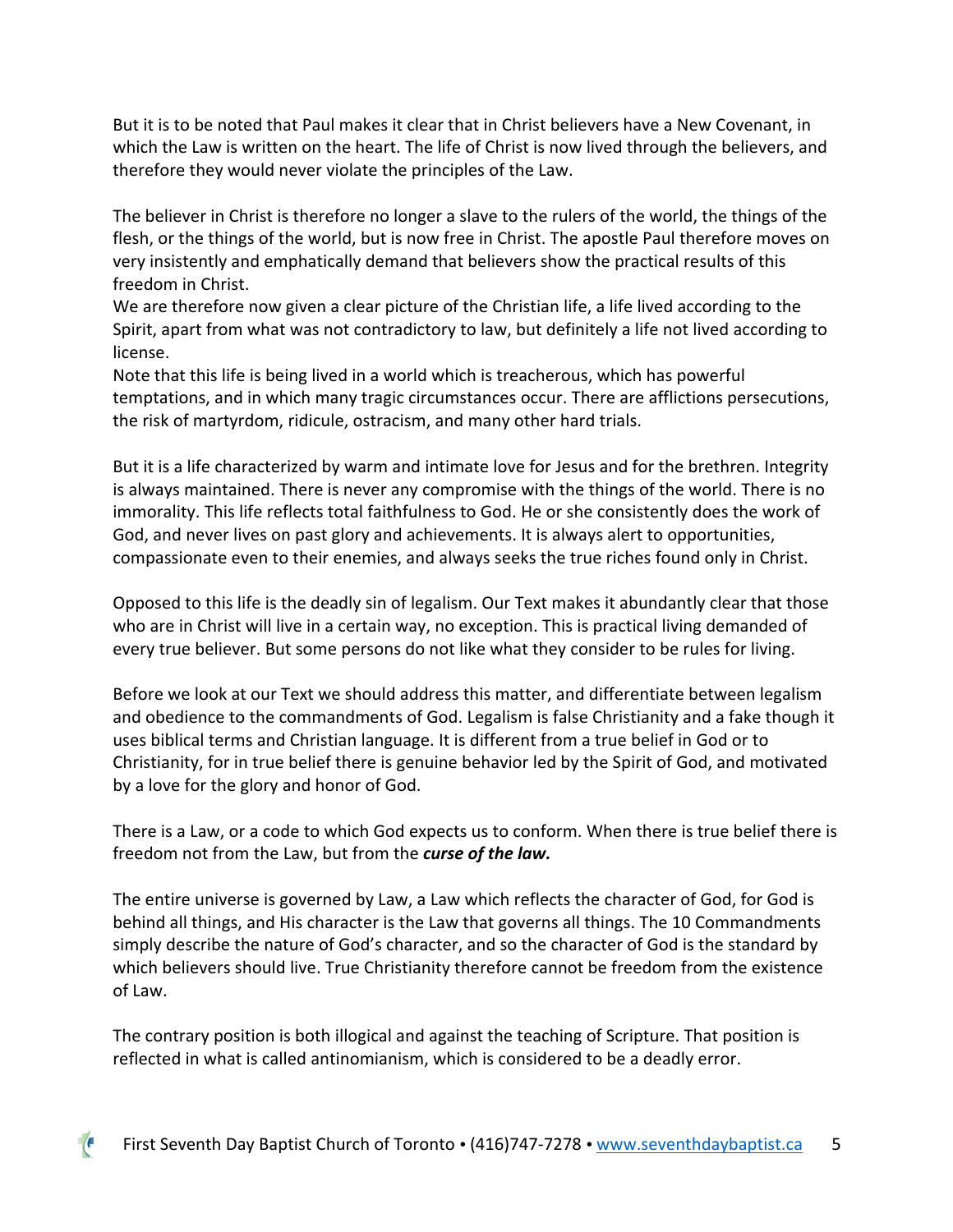It is important to realize at this stage that a person must have sufficient and adequate power to live according to the character of God, or the Law. This is where the gospel comes in, for God has given us the Good News (the Gospel) that by faith in Jesus we have His power living in us, always available to us, so that we will obey God.

This Spirit of God always works to guide us to glorify and honor God. This power makes it possible for us to demonstrate this outward standard or code of behavior, and we have this overwhelming compulsion to do that.

The true believers therefore know that there is always a standard, and that this standard, the Law of God, never changes and is always right. True believers therefore know that it is wrong to murder, lie, commit adultery, covet the things belonging to your neighbor, do idolatry, steal and so on. Those things can never be right. Those fundamental Commandments of God, coming from the creation, has never changed, for God is immutable.

Note therefore that legalism is really therefore the following of the flesh or the old life, for there a person tries to do many religious things outside of the power of the Holy Spirit. It does what the Scriptures do not require, creating its own rules, laws, standards, and limitations on behavior. Its motives are all wrong. One writer puts it this way:

**"The flesh is the old life, the natural life inherited from Adam, with its apparent resources of personality, of ancestry, of commitment, of dedication, and so forth. You can do all kinds of religious things in the flesh. The flesh can preach a sermon. The flesh can sing in the choir. The flesh can act as an usher. The flesh can lead people to Christ. The flesh can go out and be very zealous in its witnessing and amass a terribly impressive list of people won to Christ, scalps to hang on a belt. The flesh can do those things, but it is absolutely nauseating in the sight of God. It is merely religious activity. There is nothing wrong with what is being done, but what is terribly wrong is the power being relied upon to do it. That is legality. It is paramount that we understand that. Because other Christians around you approve of what you are doing is no sign at all that what you're doing is acceptable to God. What you are doing must be done out of a reliance on the power he provides or else it is nauseating, religious hypocrisy, in his sight, and it will ultimately prove to be that in the eyes of others as well.**

**You can go wrong in the motives which moves you to do things. Legality is also the fulfilling of external requirements for reasons of self-exaltation or personal merit.** 

**Why do you do things? Are you trying to build a reputation for yourself? Do you want a name as a spiritual Christian? And so will you let it be known how many Bible verses you memorize each week, how many hours you spend in prayer, and how much you give to the missions. That is exactly on par with the religion of the Pharisees.** 

**Legality is a mechanical and external behavior growing out of reliance on self, because of a desire to gain a reputation, display a skill, or satisfy an urge in personal power. It is a religious performance, scrupulous and meticulous in its outward form, both, inwardly, as Jesus described it, "filled with dead men's bones". It is relying on self, personality, background, training, and talent or skill instead of the Spirit of God. And it is operating for and on behalf of one's personal glory.** 

**The thing that is appalling to us is to remember that there is no way to cheat in this matter. God knows our hearts..**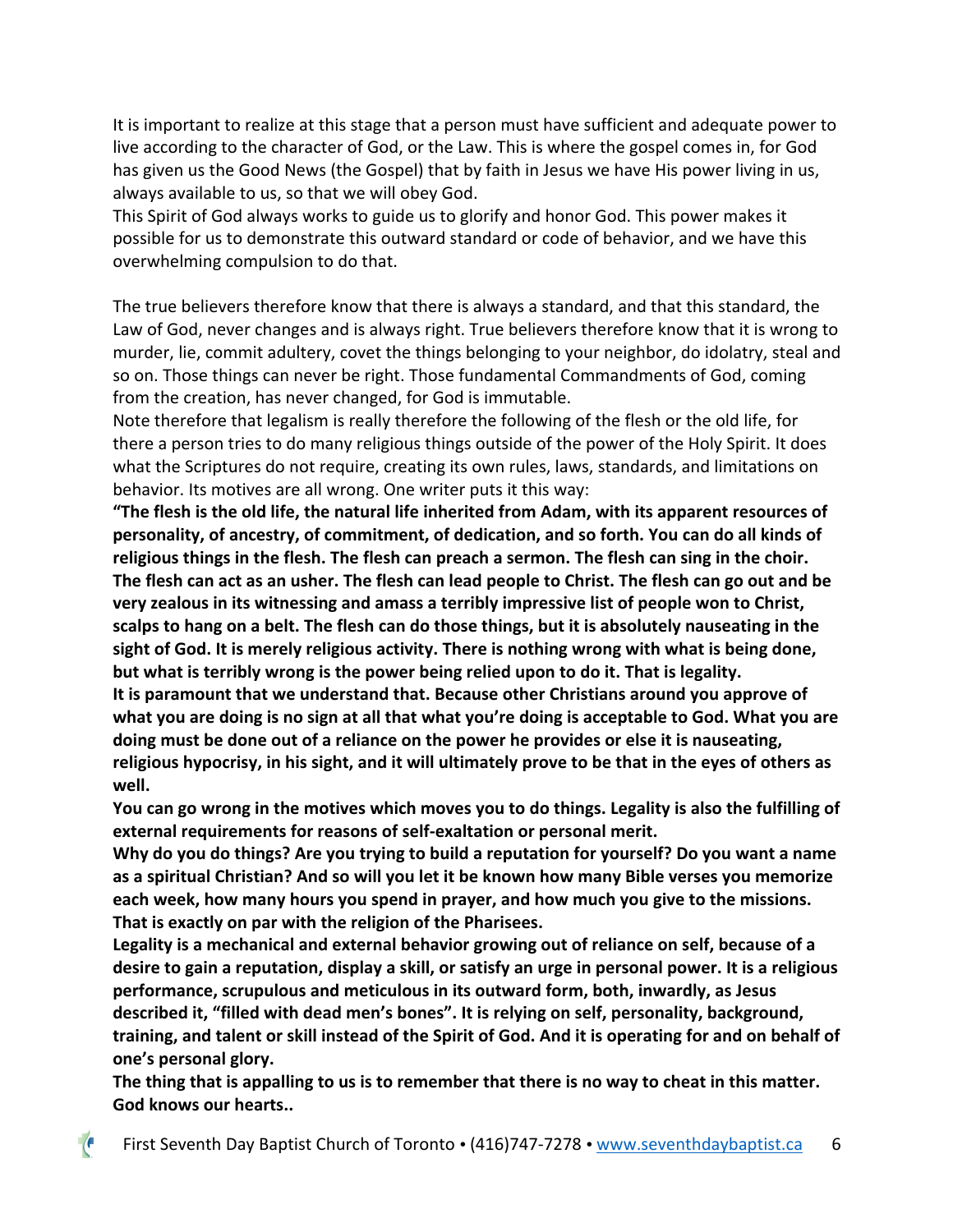**The Scriptures suggest a very simple and unfailing remedy: Repent and believe-that is all. Repent of it. Change your mind about it. Don't justify it. Don't call it something else. Don't try to cover it up and pretend that it is something acceptable. You may fool the people around you, but you won't fool God. He knows. So repent of it. Admit it. Legality is hypocrisy. Legality is phony Christianity. It is a false way to trying to appear right, and therefore, it is a stench in the nostrils of the God of truth who loves to have people be honest and true as he made them to be".**

Remember that the Apostle had reminded the Galatians of the profound truth that they had died with Christ, and that the '*old life'* had died with them. They had then been resurrected with Christ, and were now dead to sin, but alive and in fellowship with the pure life of the risen Lord.

God had graciously changed them and had given them the power of the Holy Spirit to live in newness of life. The believers had been raised to life by the Holy Spirit, and therefore must now live by the Spirit, and walk by the Spirit.

The Galatian believers had been emancipated from slavery because of the redeeming work of Christ, and now they were firmly anchored in the path of life in the Kingdom of God.

As discussed therefore in the previous lesson, the Apostle Paul listed many of the '*works of the flesh'*, and warned that those who did such things would never inherit the Kingdom of God.

In contrast to those evil works, the believers should show the fruit of the Spirit, which he described as love, joy, peace, long suffering, gentleness, goodness, faith, meekness, and temperance. Those persons who possessed and lived showing the fruit of the Spirit would have no fear of the Law. They belonged to Christ, and had crucified the flesh with its evil affections and lusts. There was great and natural freedom in showing the fruit of the Spirit.

Paul had clearly warned that a worldly Christian is a useless Christian, for behaving like the world, and being friendly with the world, indicated enmity with God.

Note that this worldliness was not simply a matter of doing this thing and not doing another thing. It was a matter of the attitude of the heart, an attitude of life which determined how one thought and therefore how one dealt with things.

Being led by the Spirit meant that a person was distinct and different from the world, not thinking like the world and not having the attitudes of the world.

The believers were to represent Christ in the world, and to influence the world without being corrupted by the ways of the world.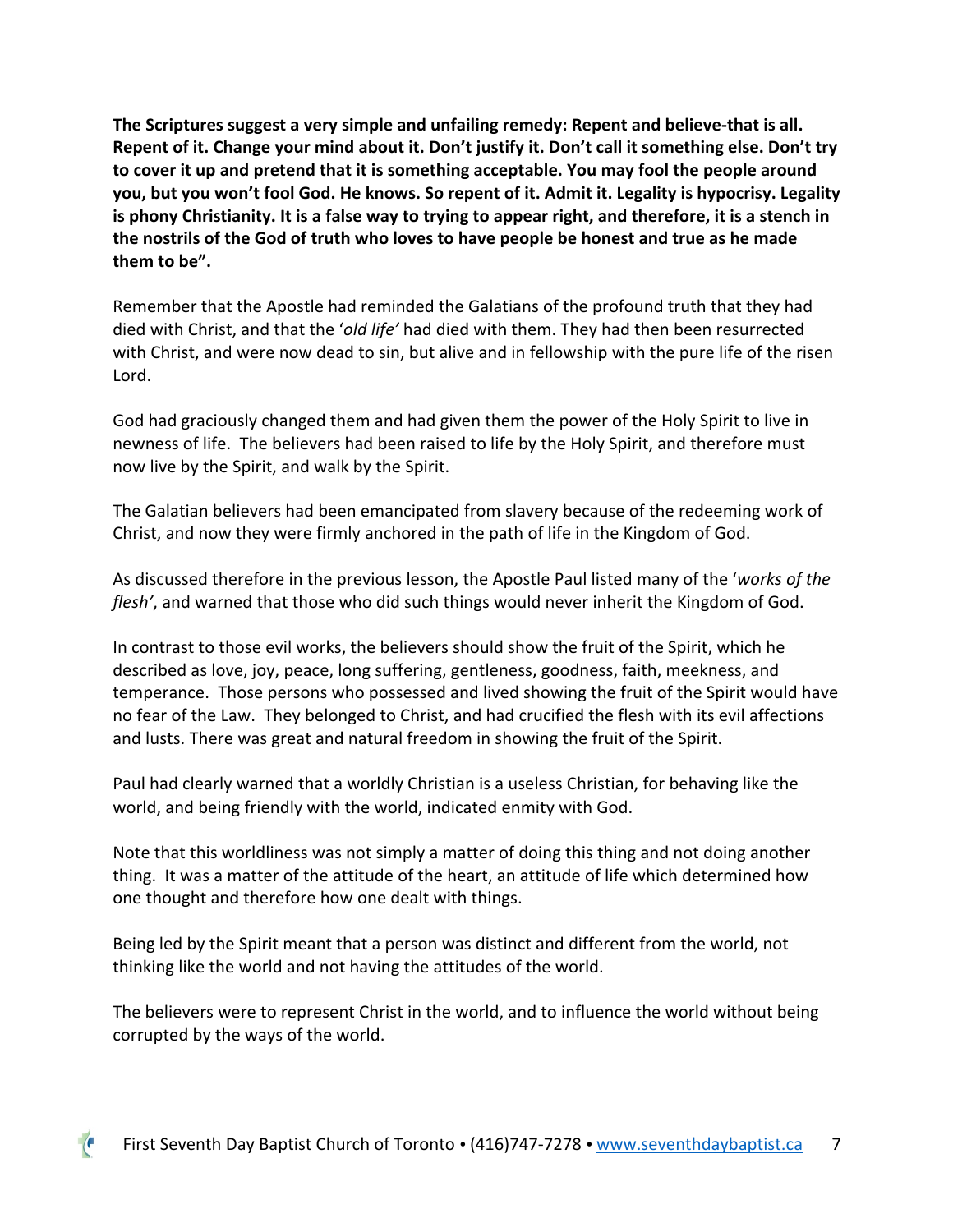Note that the letter to the Seven Churches written by the Apostle John in the Book of Revelation emphasized the same points that the Apostle Paul had stressed. These teachings therefore had immense practical significance.

John had warned the church in Ephesus to recover, maintain and preserve the warm and intimate love of Jesus that they had had when they were first saved. It is only this genuine and warm love for Jesus that will take the believer through the perils of life.

John had encouraged the church in Smyrna not to give up their faith, but to endure affliction, persecution, mocking, and ridicule, even if it meant death. They were not to be intimidated by their enemies, but were to maintain their distinctiveness under pressure.

John had next encouraged the church at Pergamos to maintain their integrity, and resist being seduced by false doctrines.

He had then encouraged the church at Thyatira to reject compromise, to resist the introduction of idolatry and its attendant immorality by Jezebel.

John told the church in Sardis that by living on their past success they had become dead and did not even know it. They should throw off their lethargy, come alive, and work consistently. Phony achievement was the same as death.

Laodicea was warned about their lack of full commitment, their inaccurate self-image and their complacency. They thought they were self-sufficient, but they were only good for the scrapheap.

Therefore, when we read Paul's warnings and instructions, we must understand that this is a deadly serious discussion.

The works of the flesh are many and deadly. Believers can only survive if they live as commanded, by the Spirit, continuously and consistently displaying the fruit of the Spirit.

Note again that the fruit of the Spirit is one fruit, that is, all the qualities indicated in the one 'fruit' operate together, and must all be shown. They come spontaneously, and are shown by those possessing the Holy Spirit.

Let us also remember that the fruit of the Spirit must be shown by both Jew and Gentiles believers. Both are called out of the world, designated as a holy people, called to be saints or holy persons, lively stones built up a spiritual house, offering spiritual sacrifices acceptable to God through Christ. They must both *show forth the excellencies of him who called them out from darkness into his marvelous light*. There can be no excuses from any believer in Christ. **THE TEXT**

**Verse 1.** Here Paul raises the regretfully common situation of a believer who is literally "caught by a sin". The picture is of someone running away from sin, but sin is faster than he is, and so overtakes and catches him. He is seized without warning, suddenly invaded, and grabbed before he is aware.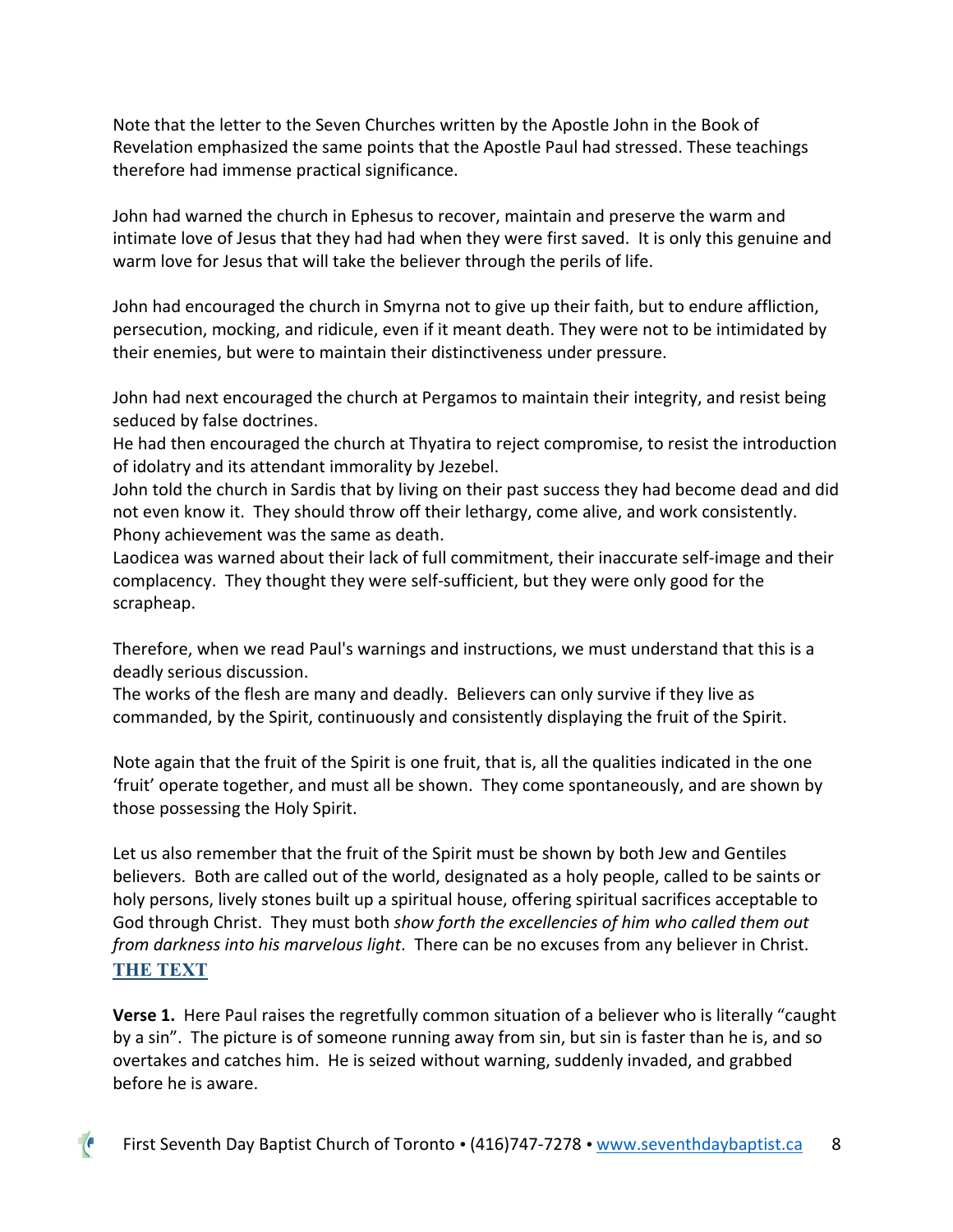This is not a picture of someone who is gone into sin as a result of sinful premeditation. There's a great difference between a person suddenly attacked unawares and falling into sin and a man who sinned because he 'walked in the counsel of the ungodly and stood in the way of sinners'.

Given that, the believers in Galatia are therefore encouraged to hold fast to their position in Christ and not become entangled in heathenism or in slavery to any system outside of Christ. They are to stand firm in their loyalty to the Gospel, and resist anyone who teaches a false Gospel.

One writer points out that the literal translation of the Greek would be, *Christ has liberated us for freedom.*

Remember Paul's point that the Mosaic law was given as a pedagogue, to guide, to teach the people of Israel as a kind of schoolmaster. There was a yoke in the Laws which confronted them, whether they were Jewish or whether they were Gentiles, for even the laws of Moses were quite detailed and restrictive and the disciples admitted that, but they should not submit themselves again to that yoke of slavery so that they were in servitude.

The apostle Peter admitted that the detailed Mosaic law was very restrictive and that they and their fathers were not able to bear those restrictions and so the restrictions that law had could not be sensibly placed on Gentiles now that Messiah had come and had borne the sins of man on the Cross therefore eliminating the need for the sacrificial system and its many detailed requirements.

Freedom given by Christ sets you free and so the Apostle Paul was very concerned that the people in Galatia that he loved might lose their freedom. So Paul wanted to encourage them to value this freedom that they had been given and not to let anyone take it away from them.

We know that there are many different forms of freedom or liberty. There is the freedom that nations desire as they throw away colonial rule. There are many economists who want the freedom of free trade. There are capitalist businessmen who dislike central controls because they think it hinders free enterprise. Then there are others that emphasize freedom of speech in almost everything. Others emphasize the necessity of freedom from want or poverty. Others emphasize freedom from fear, and this is of course quite prominent when people live under terrible dictatorships. Then there are communists that claim that their system will set the proletariat free from capitalist exploitation.

The apostle Paul however is thinking about spiritual freedom, and it not only has to do with the freedom from the detailed Mosaic law, but it also involves the freedom that pagans had from the pagan systems that oppress them.

The atoning work of the Lord therefore has brought real freedom to Jews as well as to Gentiles even though some would like to confine it to one group. Certainly to Jews the law of Moses was a rule for life and so the apostle Paul had to point out to them that freedom from the law then is freedom from a false understanding of the law as a means of salvation. That unfortunately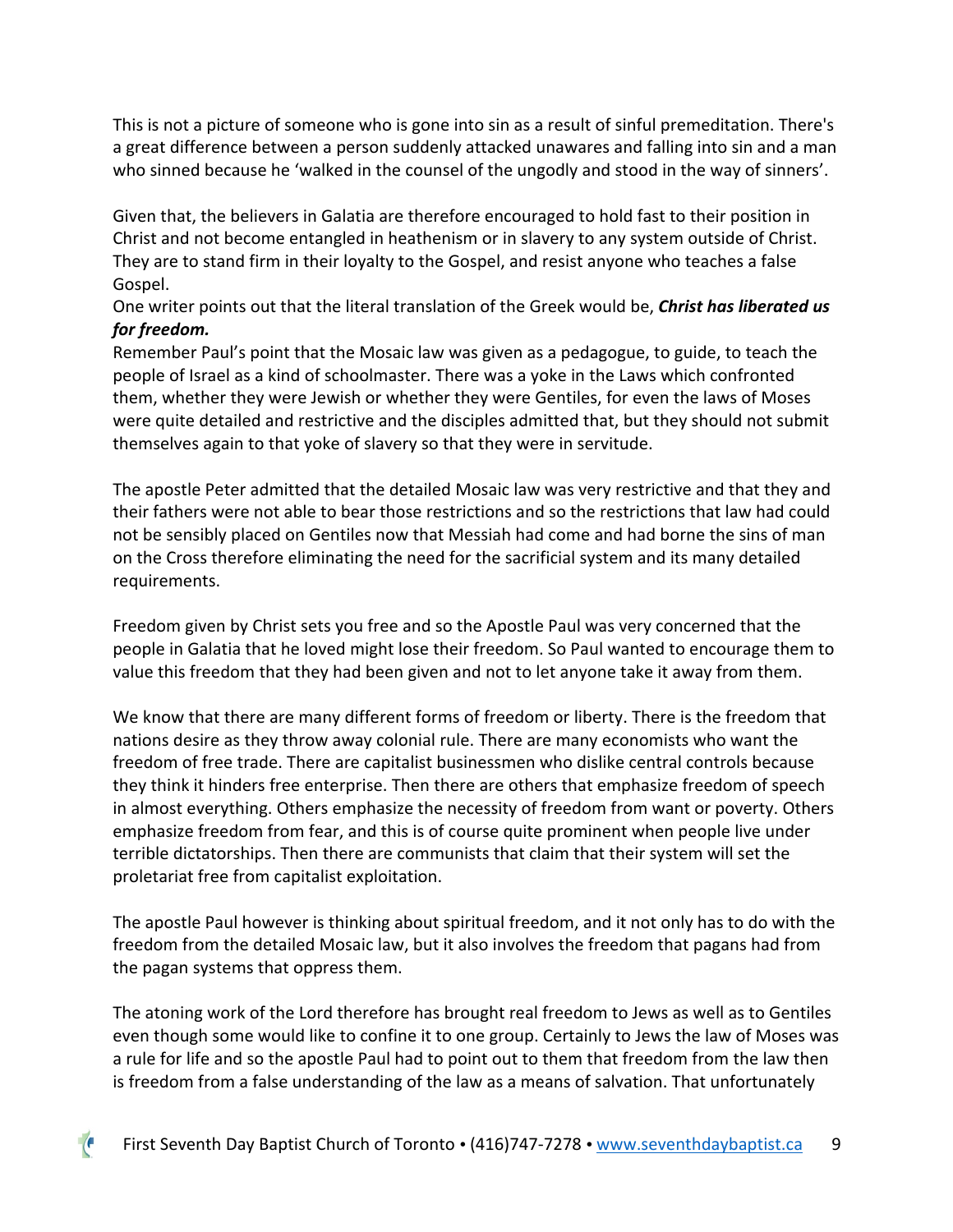was what many Jews believed given that they had twisted the law and made it into a means of salvation.

Some however thought then and think today that not being under the law as a rule of life means that they were free to sin. But the apostle Paul responded to that belief with the reaction, *God forbid!* Paul certainly taught that the moral law in the 10 Commandments which was part of the law of Moses would always represent the fundamental revelation of the holiness of the God of Scripture, and it would remain there for a test of the righteousness which the Christian believer should exhibit all throughout life. This is clearly stated in Romans chapter 8. People who are born in sin are certainly weak and quite unable to please God and so we read how God the Father dealt with this problem:

*"What the law could not do in that it was weak through the flesh, God sending his own son in the likeness of sinful flesh and for sin condemned sin in the flesh, that the righteousness of the law might be fulfilled in us who walk not after the flesh but after the spirit".*

Verse 2. One kind of the entanglement that indicated that something serious had come to make the believers fall away from faith in the salvation Jesus had brought would have come from submitting to a demand for circumcision.

Now it is well known that some tribes at the time of Abraham practiced circumcision for different reasons. God instituted that practice for Abraham as a sign of the covenant with Abraham and his descendants. But it was never really thought that he was justified and declared righteous in the sight of God by circumcision. Scripture is clear that Abraham believed God and that was counted to him for righteousness.

But the people of Israel had somehow developed the tragic position that salvation and justification would come through circumcision. It being a sign of the covenant separated them from other nations. Following that idea there were many other laws created by the elders that would keep them separate and would guarantee redemption for them. Certain teachers from Jerusalem had come to Galatia offering a kind of super- Christianity that taught that not only Christians love the Lord Jesus and benefit from His sacrifice but to complete salvation they had to bring their own contribution to add to the beauty of salvation. That involved being circumcised. The ancient impressive Jewish culture and religion was available to Gentiles so that ordinary Christians could graduate and be fully accepted by God. These teachers taught that even though they well knew that the prophet Jeremiah had spoken about a New Covenant where it was the heart that would be circumcised. Israel needed a heart circumcision.

Knowing this the Apostle was firmly against the idea that justification by anything other than or in addition to the saving work of Christ made any sense. By doing circumcision they would be seeking to achieve righteousness by doing a work, believing that justification came by a work and not simply by being declared righteous through faith in the work of Christ. Circumcision was not necessary for salvation, and anyone who became circumcised believing that this was necessary for salvation, was adding works to faith and showing that they did not have faith in the sufficiency of the work of Christ. This the false teachers did fully well knowing the failure of Israel to live up to the law they had been given and the repeated warnings of the prophets.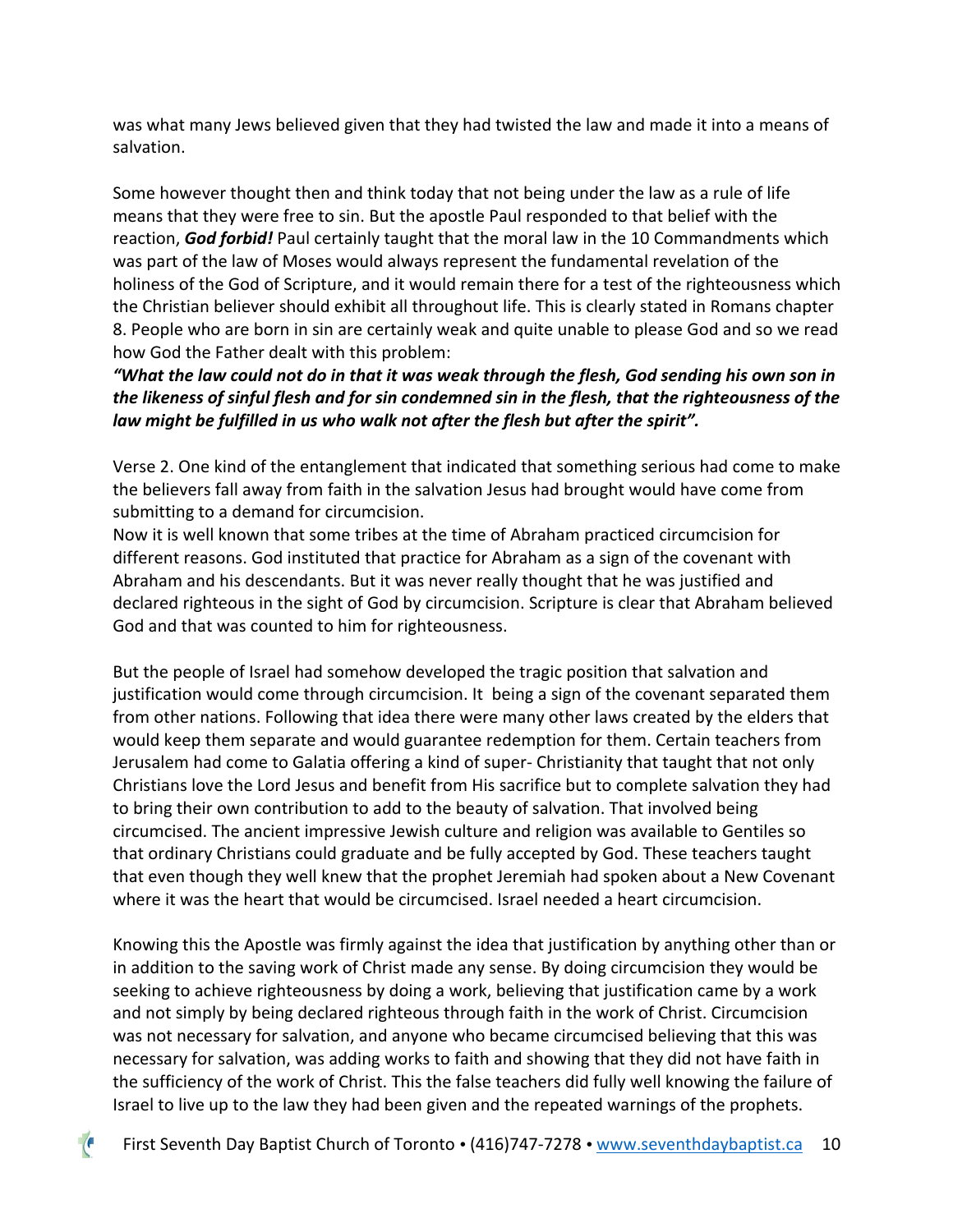Paul declared emphatically that therefore thinking being circumcised was unimportant and would profit nothing. By believing this about the importance of circumcision the believers would be making that believer a debtor to the whole law.

Secondly, Christ will therefore become of no effect. Thirdly, it meant that that believer had fallen from grace.

He believers would be confused by thinking that they were justified by the grace of God by what Christ did. Instead some religious activity such as circumcision was the means to justification.

We too face that problem for some people will add to the grace of God by baptism, church ordinances, or other kinds of things which confuse grace and law. That means falling into legalism and away from the grace method of salvation.

When you think about it carefully you realize that when you turn to Christ you are saying in effect that you need somebody else apart from you to save you. You are confessing the fact that you are impotent to be saved through your own activity and so you turn to Jesus for salvation. It is a confusion and a contradiction when you think that you have to do something on your own to be saved for you cannot have both; you cannot have grace and works as a means of salvation. Salvation is a free gift and if you add something to it whether it's education, good works, belief in church ordinances, you are acting contrary to the message of Scripture and the apostles.

When you think about it you realize that there are only three ways to be saved. You can be saved by God, or you can be saved by man, that is by yourself. Or you can be saved by some combination of God and man. But note carefully that if you are a sinner you cannot save yourself for you need salvation yourself.

If you think that there must be some combination of God's work and man's work a determination must be made on how much God does and how much you are to do. How do you define that contribution without denying yourself any assurance of salvation? How can an impotent sinner with a mind twisted by sin make that kind of determination? If for example God does 80% and you do 20% how do you determine that and in addition what would happen if God did only 70% and you were supposed to do 30% and you did ONLY 20%. You could never have any assurance of salvation under that system.

In addition, if you were to reach Heaven you could be grateful to God for doing his 80% for salvation but you would have to tell Him that the other 20% was your work and you were obviously proud of what you have done. But we know that that for God sharing of glory and honor is impossible. Not even manufacturers on earth want you to tamper with their product. So how could you expect God to want you to tamper with His free gift and claim some of the value in this gift for yourself for you made a contribution to what the gift did.

Adding your contribution shows that you do not have faith in the sufficiency of the work of Christ.

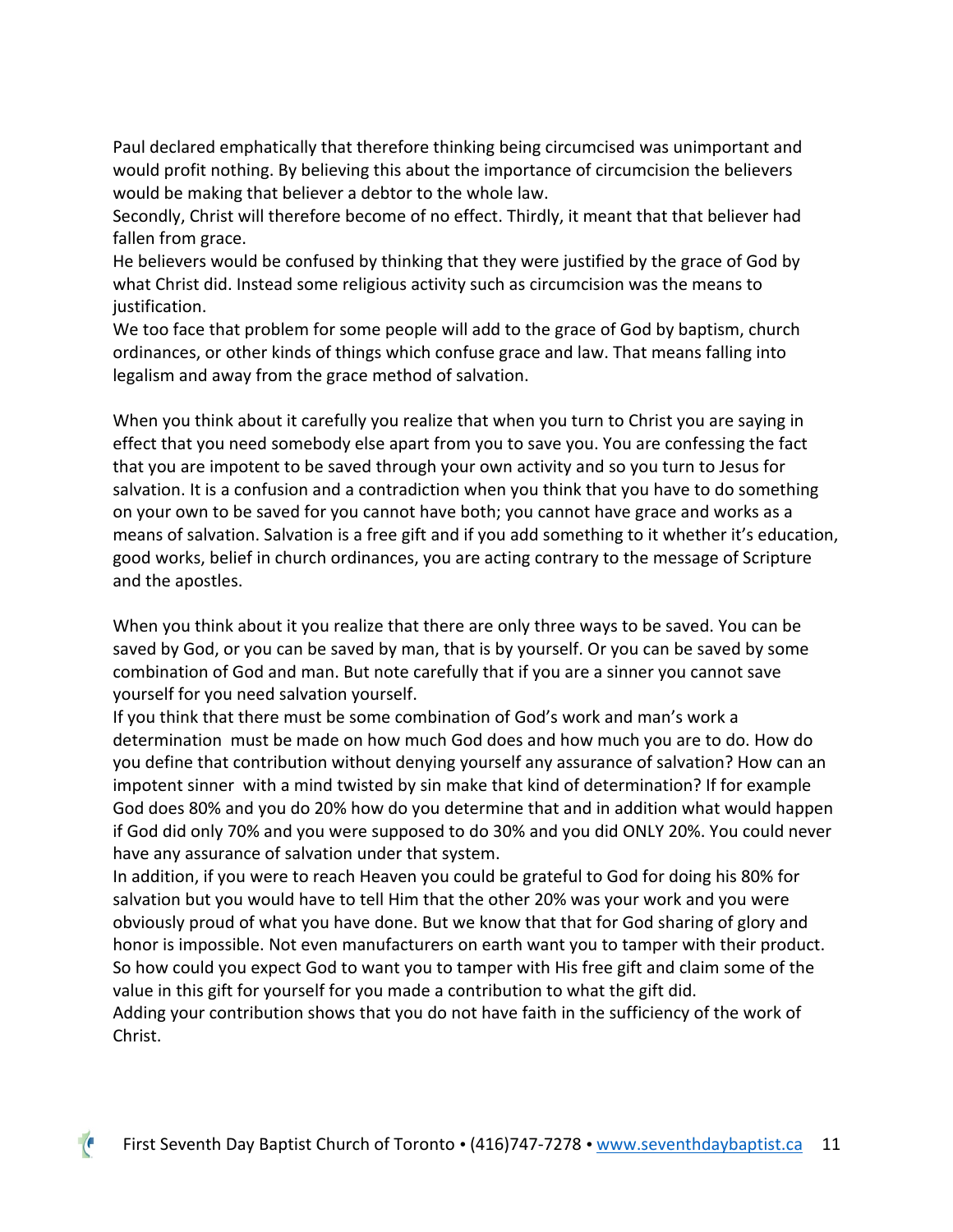Verse 3. The apostle declared that the law itself does not allow for compromise. All you relied on for observing the law are under a curse. He states in 3:10 it is written, *Cursed is everyone who does not continue to do everything written in the book of the* **L***aw.*

The Law is an all- or- nothing proposition and you have to do everything, not just circumcision but every detail of every commandment or you will have failed if you cannot do them all. One writer comments that there is no "most improved player" category. The Law does not give you points for trying hard or having good intentions. The Law does not allow for circumcision plus grace. It's either law or grace. One writer comments: "**It' either keeping the rules, doing the cosmetic fixes, or trusting the Savior to rebuild you. And if you are seriously giving in at any important point, you have removed yourself from the gospel.** *You have fallen away from grace".*

The true way to righteousness is through the Spirit received by faith. The promised Seed has come and has brought redemption and it makes no sense to revert to the Old Covenant instead of the New Covenant brought by the Messiah. The person that prefers that old covenant has actually rejected the word of God, prefer to seek his salvation by doing the works of the law, believing that he is able and has sufficient power to himself to satisfy the perfect demands of God. That person has assumed an obligation of obeying the entire law perfectly, obviously possessing an extraordinarily high opinion of himself. He thinks that he is better than Messiah, and can, like Messiah, keep the entire law perfectly.

Verse 4. Circumcision and dependence on other such things are not reversible. But circumcision is seen by God as submission to the law and not submission to Christ. Christ therefore has become of no effect, for the one that believes that circumcision gives them justification with God are seeking justification by their own works, as if there was no Christ, no righteousness in Him and they did not need Him. They trusted in themselves. They were regarding themselves as being righteous even when they were not clothed with the righteousness of Christ. These people accepting circumcision in that way would therefore have fallen away from the God appointed method of salvation by grace, choosing instead an ineffectual route to salvation. Circumcision by itself means nothing.

The love of God, and the peace of God brought by Jesus Christ had been rejected, and so it was clear they had fallen from grace.

Verse 5. Therefore they had put themselves in opposition to and separate from those among whom the apostles included himself, who operated in the power of the Holy Spirit, and not in the flesh.

The Spirit had been given to believers as a down payment on life in the future. They therefore wait for the full consummation of righteousness, the *crown of righteousness laid up for them.*  Their hope was laid up in heaven.

For these Christ is the hope and believers therefore wait for His appearance, for He will bring eternal glory. That is the anticipation of the believers for they possess the Holy Spirit. The Spirit continually gives believers the foretaste of that glory that they will have. This faith exists in every genuine believer, for they look forward for receiving the end of their faith. (1 Peter 1:9).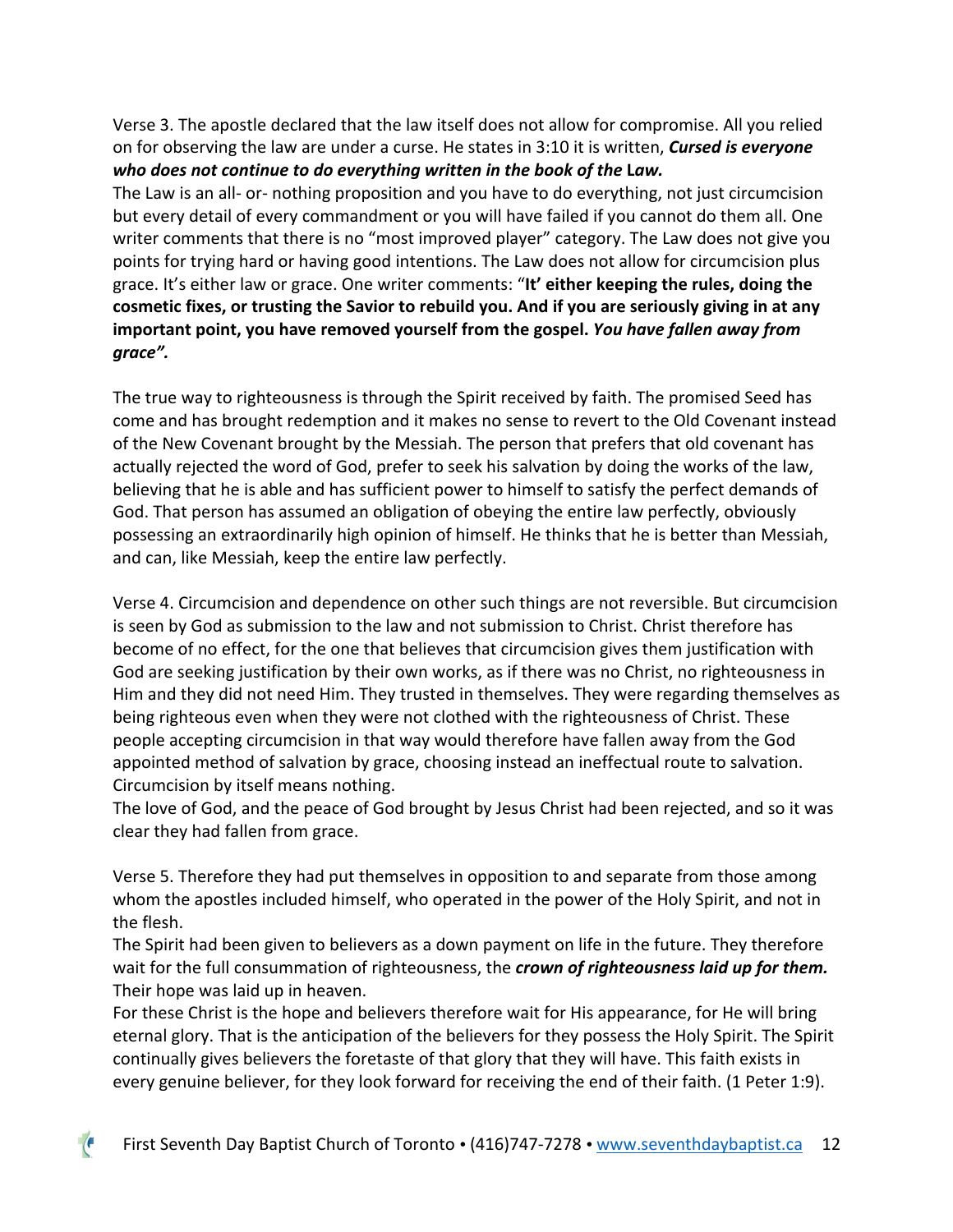Believers therefore wait with intensity according to the language. They're waiting and though it might seem passive it is not passive. They eagerly await and so they are active. They are serious, and energetic in their waiting and look forward to the future.

Verse 6. Those in Christ recognizing who He is and know that He is the only one who brings salvation to the circumcised or to the uncircumcised. Believers know that it is only that love brought by Christ that is inseparable from faith, which is important to God. Faith therefore must express itself through love to God, which always lead to obedience to Him.

Verse 7-9. Paul congratulated the Galatians for their Christian life, which he described as a race. They had held onto the faith at first, being zealous for the truth of the gospel. They diligently did what they were supposed to do, and had great interest in the things of God. They were always cheerful and tireless in promoting the ways of Christ, following after truth and holiness.

But now they had to answer the question as to who are taking them away from the truth. They had not been told to leave the truth by the one that had saved them, and so it was important to know who was deceiving them. Who was the one that were taking them along a wrong way?

Clearly they were asking for divine discipline to correct the error that they will be going into. A little false doctrine would grow until the entire congregation was infected. Their freedom would be lost for they would then have placed themselves under the slavery that had held their friends and family in captivity.

Note that there was tremendous attraction toward being like others, friends, family, and the neighbors. People were told that they could look good, gain greater respect and admiration. But Paul pointed out if they gave in on that point of circumcision they were putting themselves into a situation where they had to keep the entire law. They would not have the advantages of Christianity because that denied the Lord and were in a very false religion and had made a very false choice.

So the warning was quite clear, Do not play around with trying to be fleshly and spiritual at the same time because everything in the flesh will get out of control. Once you begin to compromise the compromise would take over and will set you back on the course to slavery.

It should be recognized that circumcision is not an issue for most of us and it does not as a practice have tremendous spiritual significance. But one writer warns us:

**"But there are plenty of places where the issue of legalism is being raised for us, situations where we are tempted to compromise with the religion that is external, one that gains the approval of men only. This is a religion that, in Christ's name, wants to make us impressive to people, not to God. So we are faced with the very same temptation. External measures count more in this religion- money, size, numbers, social standing, titles, degrees, popularity. We love these in place of Christ, and we do so apparently in his name.**

**How many of us have not at some time on a weekend find that our prayer life is no longer concerned about intimacy with God, but with what people listening to us always think of our**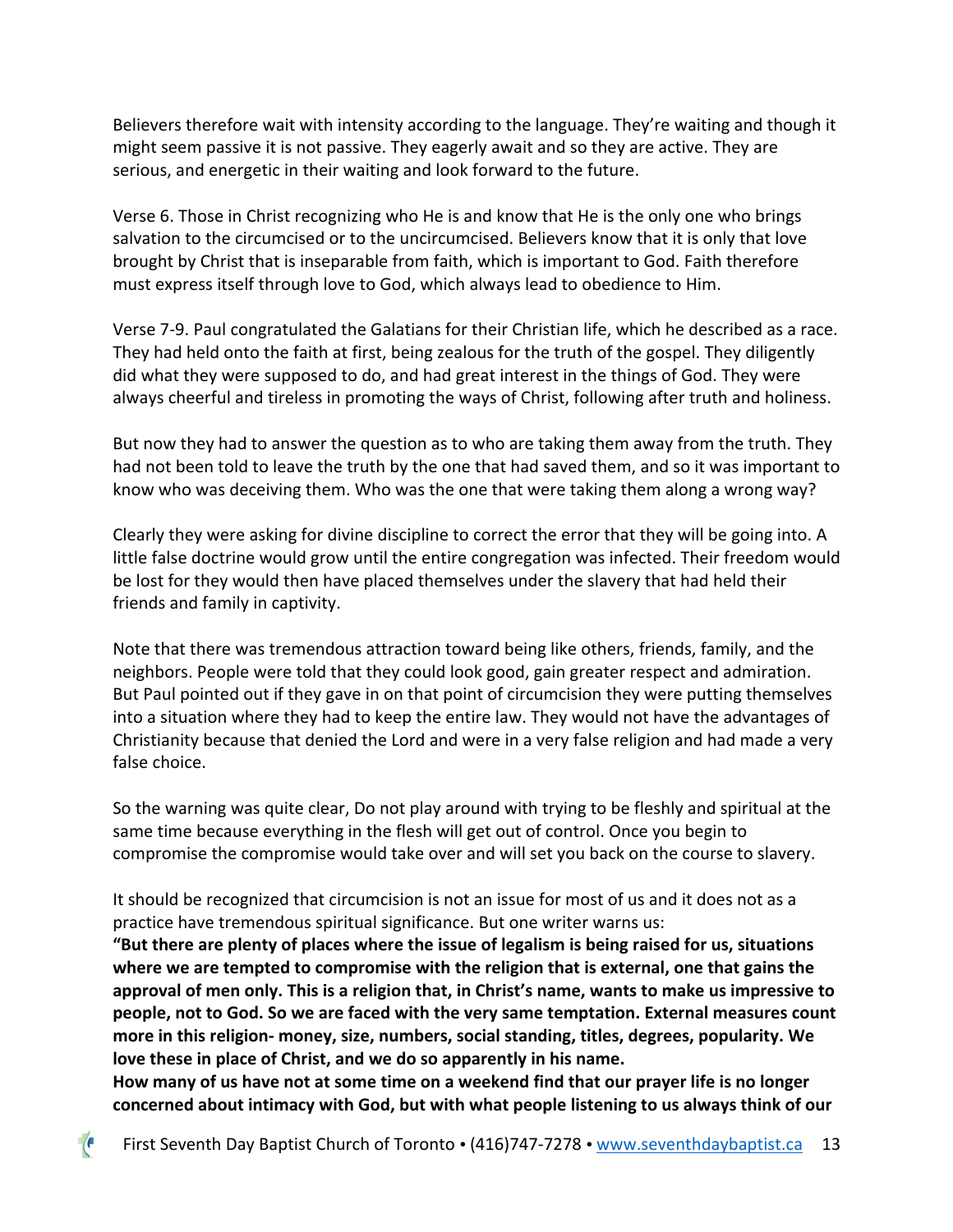**prayer? Fellowship groups which begun for ministry in Christ's name become social clubs where newcomers are made to feel awkward, and gossip dominates conversation. Evangelism becomes a routine-- a program to generate numbers rather than the response of hearts that are burdened for the lost. A religion of externals claims have stayed in our midst as easily as it did in Galatia. We find ourselves longing to look good on the outside more than we long for righteousness.** 

**Circumcision was a physical mark that offered the same kind of benefits that the social and psychological masks among us came to provide. And the apostle announces, once you begin to compromise you have chosen a very dangerous path… It may not have seemed such a big thing at a time, but that little flick of your wrist could send you 180° away from the direction you wanted to go. You find you are not able to stop and turn around; an apparently small failure at a crucial point needs to be an unalterable change of course. That is what Paul is saying. "Don't give in. Don't compromise. Every man who receives circumcision is bound to keep the whole law".**

Remember that the influence that has caused the Galatians to turn aside were neither from God nor from the Spirit. This persuasion must've come from Satan and from his false apostles, the enemy of their souls.

They were therefore encouraged to go on and not turn aside to another gospel for nobody could prevent them from continuing to obey the truth. They had to give their consent to the error which was turning them aside.

The warning is for them and for us. The apostle Paul used a proverbial expression to warn them that the result of a small error in doctrine is increasing ungodliness. As a small infection spreads disease through the entire body, false doctrine would influence their entire conduct so that they would eventually become perverted.

Verse 10. It is not strange that the apostle could have so much faith in their reasoning powers. He was confident that they would stand and not go along any other course. They would wish to reject those that troubled them and reject his judgments whoever he was.

We must remember that when Paul came to Galatia because of some illness he stayed there. Many people guess a great deal as to what form Paul's illness took but it was obviously distasteful in some sense, and he expected people to be turned off by his appearance when he was ill. Some guess that he had an eye disease that made his face repulsive. Others guess that he suffered from malaria. But when Paul came to the cities in Galatia to bring in the gospel to them they received him "as an angel of the Lord". They were merciful to him offering gifts of mercy and cared for him throughout his illness. So from the beginning the Apostle and the people of Galatia had something to give to each other and they ministered to each other. They began a love affair of respect and giving and concern. They were showing that Christian relationships can be really nourishing.

So Paul could ask them in view of their relationship what happened to the sense of blessing, their sense of joy, the mutual caring and ministering that had happened when they met. The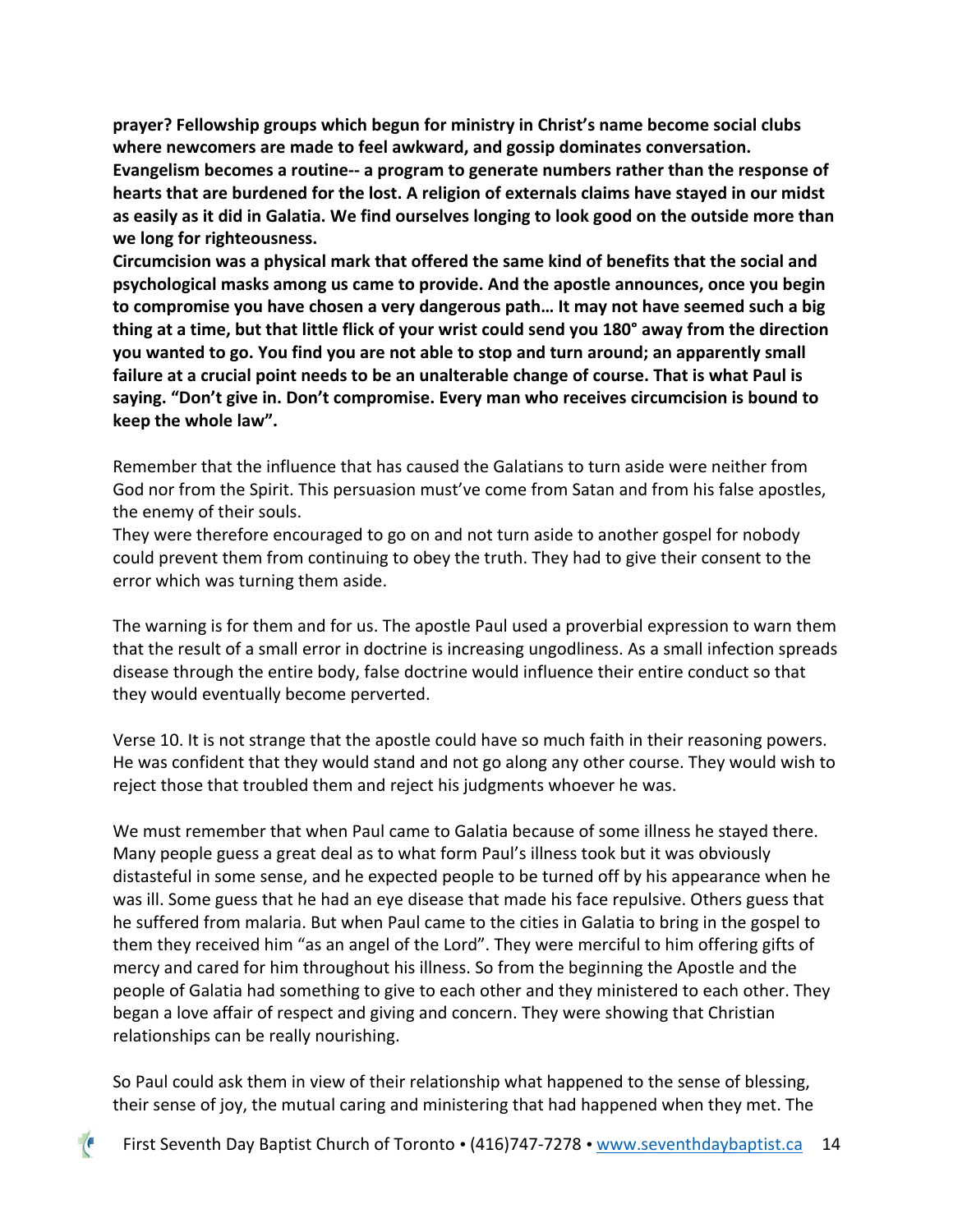Galatians had treated Paul well, despite the repulsive appearance caused by his illness. The apostle said they would have given even their eyes for him, giving him their most precious possession. So the apostle asked what happened to their joy and the kind of fellowship that they had shared.

Verse 11. Paul differentiated himself from those who preach circumcision as a route to salvation by pointing out that if that had been his teaching, he would not have been persecuted, and his persecutors would have no reason to follow him around and oppose him. They regarded it as an offense because he taught about the Cross, a teaching that clearly meant that man was totally unable to contribute anything in his salvation. Salvation was to be found only in Christ. The teaching of the Cross and its significance meant that circumcision was unnecessary for salvation. The Cross was an offense to them for he taught that the Messiah had to come and bear their sins. They were all sinners and were unable to add anything to the salvation God provided.

Verse 12. The apostle Paul was so concerned that the purity of the gospel be maintained that he uttered a wish that the judgment of God would come on the plans of the false teachers so that their false notions would be withdrawn. The language literally said that he wished violence on those that were undermining the faith of the Galatians. Literally interpreted he wished that since they were preaching circumcision that they would be castrated themselves. Of course some regarded this as the apostle using hyperbole and not literally meaning that the false teachers should be castrated themselves since they were preaching circumcision. Paul was having extremely strong feelings about this error.

Verse 13. The reason for this intense disapproval stemmed from Paul's desire that they stay in the liberty of the Spirit.

In this liberty of the Spirit the brethren would be led by their intense love for each other. They would serve one another and not show the evil tendencies of the flesh, do damage and hurt one another. They should use their liberty as an opportunity to show love and to serve one another.

In this freedom of the Spirit they would experience, they would focus on other people rather than on themselves. A freedom to love someone else is part of the freedom brought by the Spirit. They would love when they focused on God. Clearly for the apostle there is freedom in love when one lives by the Spirit.

Believers therefore who keep on hating others cannot really say that they are living by the Spirit even though they get up early in the mornings to read their Bible faithfully, pray eloquently, and seemed to be so holy when they walk around. The fruit of the Spirit is something that is very important for it must be displayed.

The fruit of the Spirit will never allow the believers to show what the flesh demands. That is a contradiction in terms.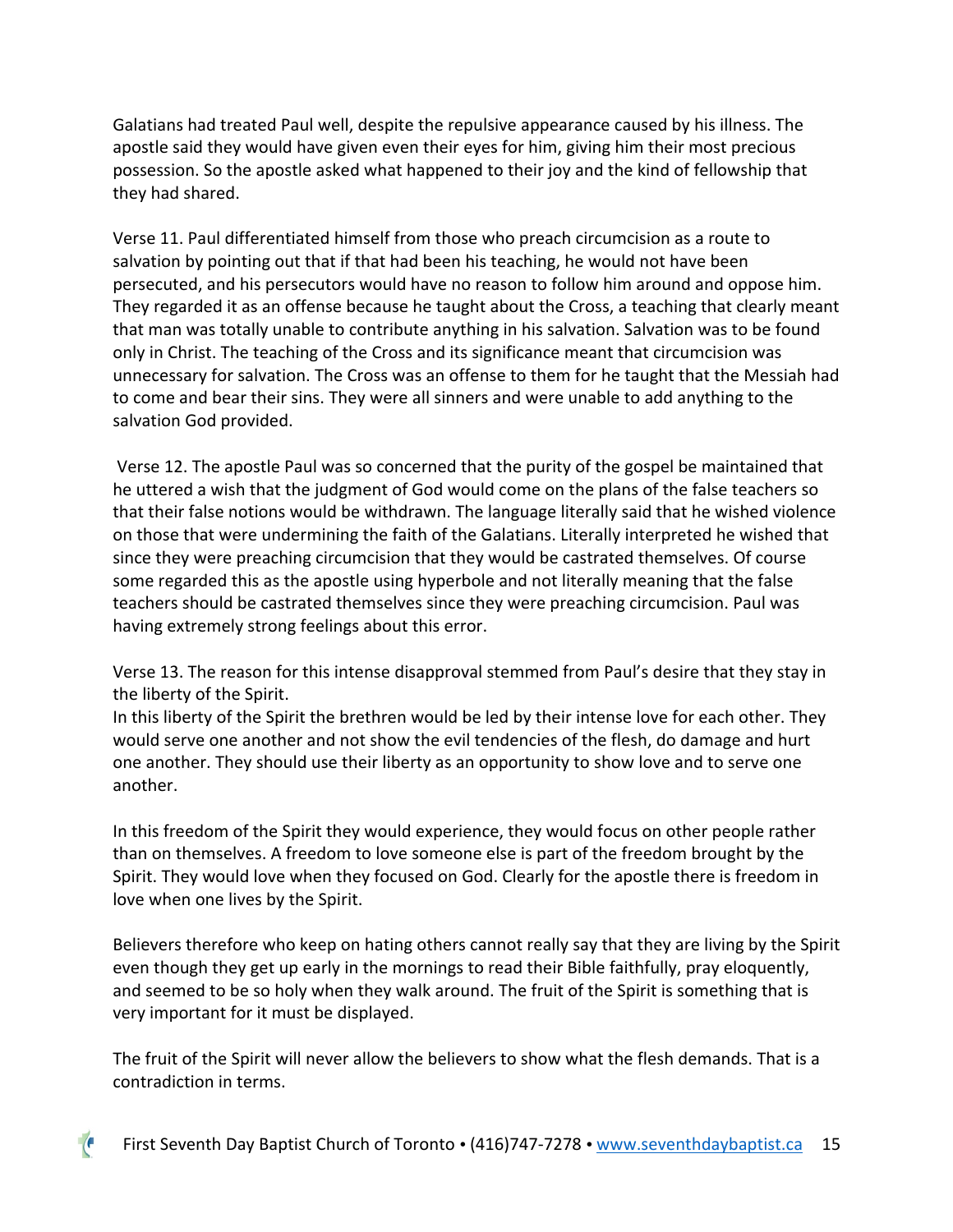Verse 14. In this relationship of love there would be no license. The liberty would not lead to the exhibitions of lust which come from the old nature.

They would pray for each other, bear one another's burdens, sympathize with each other, forbear and forgive each other, correct each other when needed, instruct and build up each other, and stir up each other to do what God required.

Verse 15. The law had said that those following God should love their neighbor as themselves. This comes from Leviticus 19:18.

We should not be continually fighting and destroying one another. No anger, ill will, unkindness, and displays of temper to destroy the peace of the soul should be shown. They should not injure one another.

They should esteem one another higher than themselves.

The apostle therefore was advising that they walk in the Spirit, a position that would rule out demonstrations of sinful actions, which predominates in the old Adamic nature.

If they continued to fight each other, they would lose their personal testimony, and destroy the church. They should walk in the Spirit and keep on walking through life depending on the Holy Spirit for guidance and power.

## **CONCLUSION**

It is clear they should be honest and not hide behind several tricks. They should not believe that living in the flesh is not obvious to others and obvious to God.

We have a great difficulty because we are not willing to be honest for ourselves and for each other saying that our society is different. But we cannot simply change the name of OUR sin, the sins of immorality, fighting, anger, and envy for those things are of the flesh. Changing the names won't help us

Remember you are destined to be with the Lord who is perfectly holy and righteous. You're expected to crucify the flesh with its passions and desires.

We know that freedom comes with a price. Jesus died to set us free for a life of service and devotion to Him. So all we can do is encourage you to accept His gift and walk in his footsteps so that you would taste the fruits of eternal life.

Freedom in Christ has no boundaries. Even if you are in a concentration camp or lying on a beach in the Caribbean or in Hawaii you can be just as free. So as Paul said in Romans 5:3-5 you are free and can rejoice. You can carry this message of rejoicing no matter where you are. The apostle reminded us:

## *We also rejoice in our sufferings*